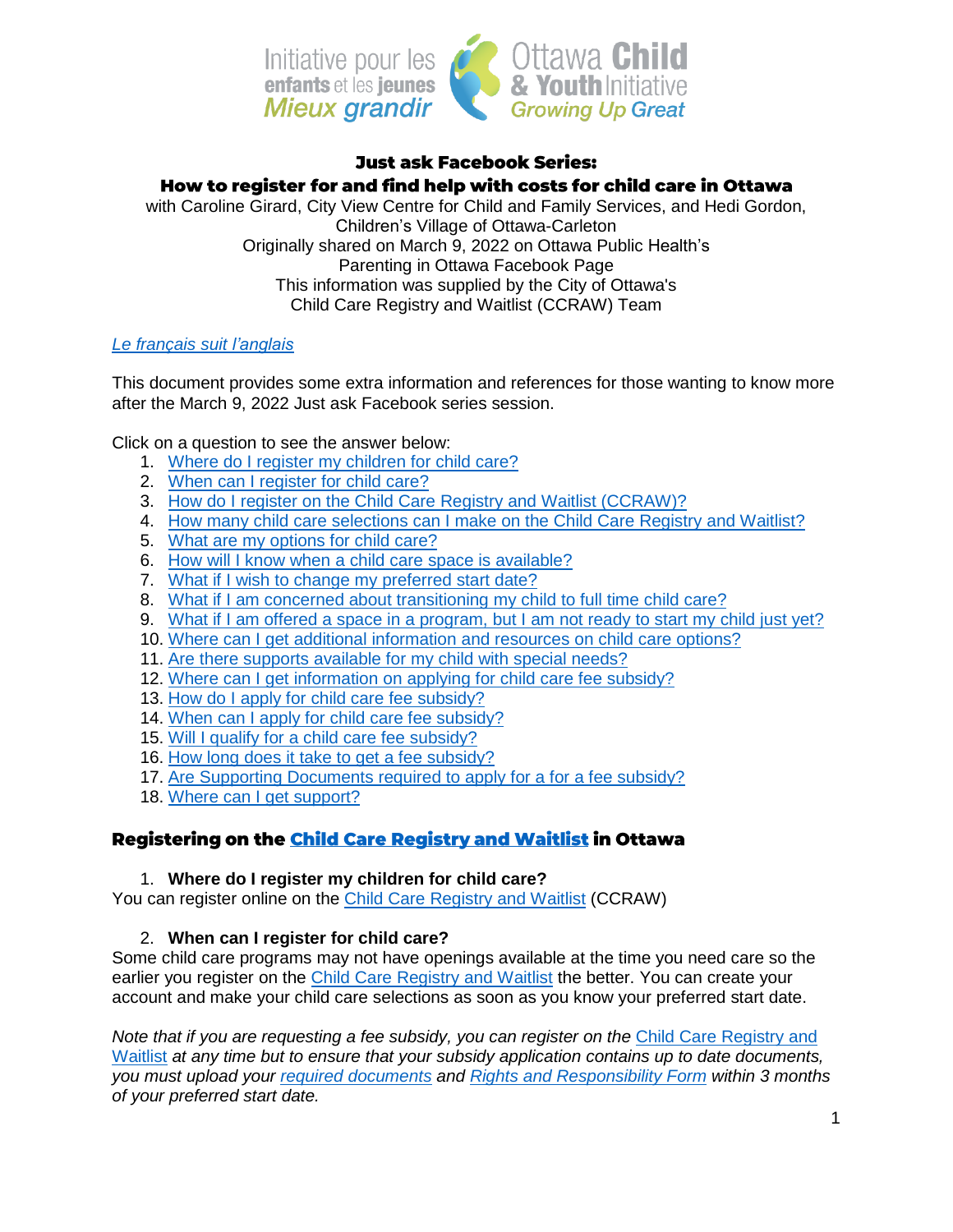

## 3. **How do I register on the Child Care [Registry](https://onehsn.com/Ottawa/ux_2_0) and Waitlist**?

<span id="page-1-0"></span>To register, you must create an account, enter your contact information, add your child's name / date of birth and their preferred start date and apply to the programs that meet your needs. Detailed directions are available on the Ottawa.ca [Apply](https://ottawa.ca/en/family-and-social-services/childrens-services/apply-child-care) for Child Care.

### <span id="page-1-1"></span>4. **How many child care selections can I make on the Child Care [Registry](https://onehsn.com/Ottawa/en/Account/Register) and [Waitlist?](https://onehsn.com/Ottawa/en/Account/Register)**

You can choose up to 9 centre-based programs and 5 home child care options per child.

## 5. **What are my options for child care?**

<span id="page-1-2"></span>Through the Child Care [Registry](https://onehsn.com/Ottawa/ux_2_0) and Waitlist, you can apply to licensed programs such as centre-based child care, home child care, nursery schools, as well as before after school programs. You can check with your school board for the next steps to complete their registration process.

For more information on the types of child care options available to parents in Ottawa. [Information](https://ottawa.ca/en/family-and-social-services/childrens-services/information-parents) for Parents as well as the Ministry of Education's Learn About [Types](https://www.ontario.ca/page/types-child-care) of Child Care [Available](https://www.ontario.ca/page/types-child-care) in Ontario

If your child has special needs and would benefit from support services for inclusion in a licensed child care program, contact the [Children's](https://www.afchildrensservices.ca/support-and-services/childrens-inclusion-support-services/) Inclusion Support Services (CISS)

## 6. **How will I know when a child care space is available?**

<span id="page-1-3"></span>A child care provider will contact you directly when they have a space available and when you are next on their waitlist. If you are approaching your preferred start date, you could reach out to your child care provider directly.

## 7. **What if I wish to change my preferred start date?**

<span id="page-1-4"></span>You can log into your account in the Child Care [Registry](https://onehsn.com/Ottawa/ux_2_0) and Waitlist and change your preferred start date, to accurately reflect the date you wish to start your child in child care.

## <span id="page-1-5"></span>8. **What if I am concerned about transitioning my child to full time child care?**

Transition plans are negotiated with the child care provider and can include a gradual transition from part-time care to full time.

You could make an alternative preferred child care choice such as part time care, or nursery school programs.

You could access an [EarlyOn](https://ottawa.ca/en/family-and-social-services/childrens-services/earlyon) program for a playgroup and parent resources

### <span id="page-1-6"></span>9. What if I am offered a space in a program, but I am not ready to start my child just **yet?**

You could log into your account in the Child Care [Registry](https://onehsn.com/Ottawa/ux_2_0) and Waitlist and change your preferred start date.

You could reach out to the child care programs you have chosen in the Child Care [Registry](https://onehsn.com/Ottawa/ux_2_0) and [Waitlist](https://onehsn.com/Ottawa/ux_2_0) and ask about postponing your start date.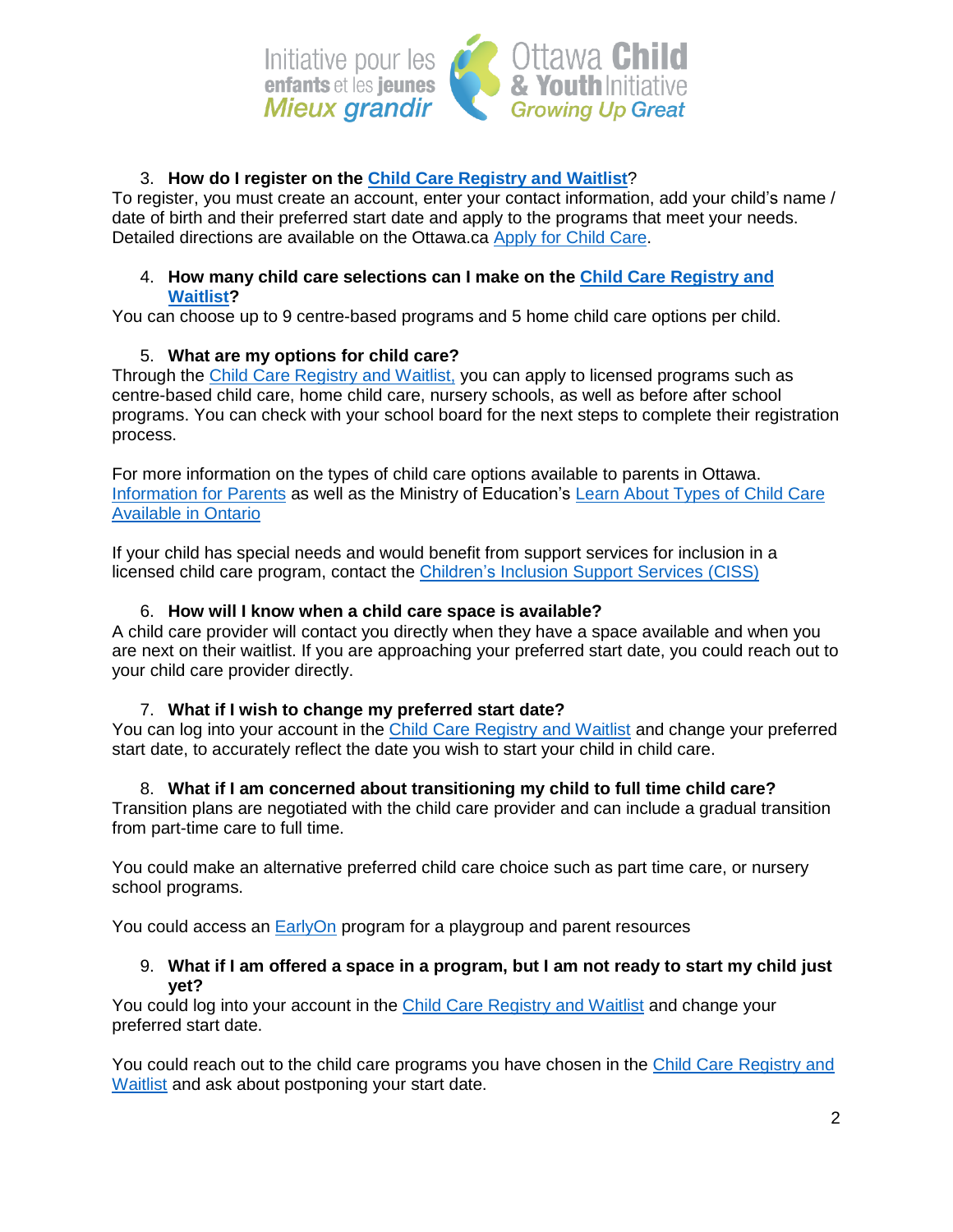

## <span id="page-2-0"></span>10. **Where can I get additional information and resources on child care options**

You could access the Ottawa.ca [Information](https://ottawa.ca/en/family-and-social-services/childrens-services/information-parents) for Parents page for resources and information to explore types of child care and to find the right child care for your family.

You could reach out to the child care programs you have chosen in the Child Care [Registry](https://onehsn.com/Ottawa/ux_2_0) and [Waitlist](https://onehsn.com/Ottawa/ux_2_0) (CCRAW) for specific information on their child care programs or view their "profile" in the CCRAW.

You could browse the Ministry of Education Learn About Types of Child Care [Available](https://www.ontario.ca/page/types-child-care) in [Ontario](https://www.ontario.ca/page/types-child-care) to learn about child care options. *(Note that unlicensed home child care and recreation programs are not available through the Child Care [Registry](https://onehsn.com/Ottawa/ux_2_0) and Waitlist)*

*Other resources:* [EarlyOn](https://ottawa.ca/en/family-and-social-services/childrens-services/earlyon) programs offer play groups and family resources

<span id="page-2-1"></span>11. **Are there supports available for my child with special needs?** [Children's](https://www.afchildrensservices.ca/support-and-services/childrens-inclusion-support-services/) Inclusion Support Services (CISS) provides a range of support services to assist with the inclusion of children with special needs

## I need help with child care costs

<span id="page-2-2"></span>12. **Where can I get information on applying for child care fee subsidy?** Information is available at: Help With Child Care [Costs](https://ottawa.ca/en/family-and-social-services/childrens-services/get-help-your-child-care-costs) . It may be helpful to review this information prior to applying for a fee subsidy.

13. **How do I apply for child care fee subsidy?**

<span id="page-2-3"></span>Register your children in the Child Care [Registry](https://onehsn.com/Ottawa/ux_2_0) and Waitlist and select the option **"I need help to pay for my child care fees (subsidy)".** A complete application must include your [required](https://app06.ottawa.ca/online_services/forms/childcare/documentChecklist_en.pdf) supporting [documents](https://app06.ottawa.ca/online_services/forms/childcare/documentChecklist_en.pdf) and Rights and [Responsibilities](https://app06.ottawa.ca/online_services/forms/childcare/rr_child_care_fee_subsidy_en.pdf) form. Here are [step](https://onehsn.com/emailassets/Ottawa/SubsidyJobAid.pdf) by step by step by step [instructions](https://onehsn.com/emailassets/Ottawa/SubsidyJobAid.pdf) to help you complete your fee subsidy application.

#### 14. **When can I apply for child care fee subsidy?**

<span id="page-2-4"></span>You can register on the Child Care [Registry](https://onehsn.com/Ottawa/ux_2_0) and Waitlist at any time, but to ensure that your subsidy application contains up to date information, you must upload your required [supporting](https://app06.ottawa.ca/online_services/forms/childcare/documentChecklist_en.pdf) [documents](https://app06.ottawa.ca/online_services/forms/childcare/documentChecklist_en.pdf) and Rights and [Responsibilities](https://app06.ottawa.ca/online_services/forms/childcare/rr_child_care_fee_subsidy_en.pdf) form within 3 months of your preferred start date.

#### 15. **Will I qualify for a child care fee subsidy?**

<span id="page-2-5"></span>The subsidy office determines eligibility based on a completed application. However, you may explore general eligibility information on reasons for child care and may access a fee subsidy calculator on the Ottawa.ca Get Help With Child Care [Costs](https://ottawa.ca/en/family-and-social-services/childrens-services/get-help-your-child-care-costs) **Caution:** the information on this page does not encompass all unique scenarios. If you think you may be eligible, then submit your application and the subsidy office will determine your eligibility.

#### <span id="page-2-6"></span>16. **How long does it take to get a fee subsidy?**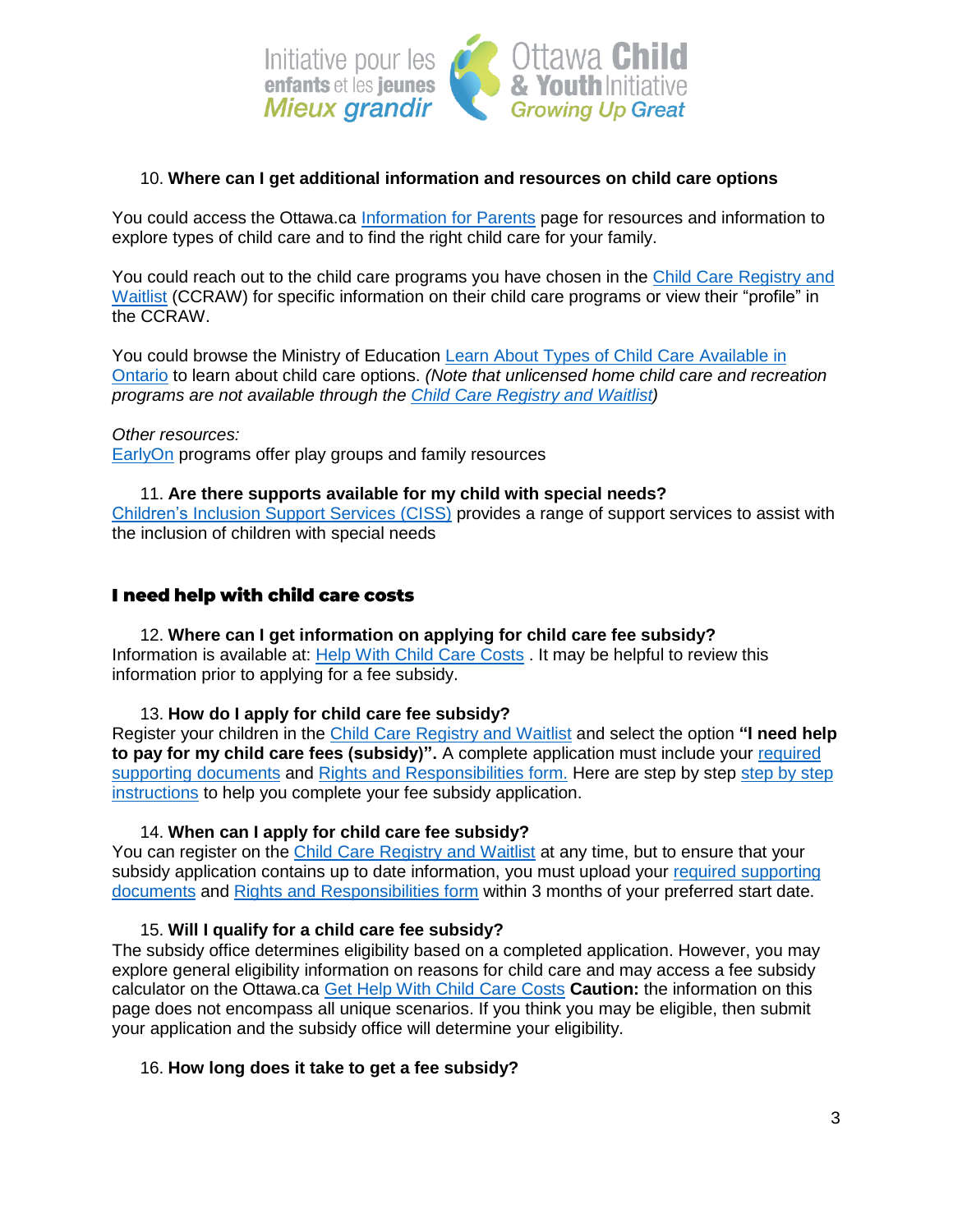

It varies. Individuals that are most in need are prioritized. Wait times are also based on availability of spaces in the child care programs as well as available funding.

## 17. **Are Supporting Documents required to apply for a for a fee subsidy?**

<span id="page-3-0"></span>Yes a Rights and [Responsibilities](https://app06.ottawa.ca/online_services/forms/childcare/rr_child_care_fee_subsidy_en.pdf) Form and supporting [documents](https://app06.ottawa.ca/online_services/forms/childcare/documentChecklist_en.pdf) are required. Each family's situation is unique so you can reach out to the subsidy office at [ccraw-relage@ottawa.ca](mailto:ccraw-relage@ottawa.ca) if you have questions on which documents are required for your family.

## 18. **Where can I get support?**

<span id="page-3-1"></span>Technical support for completing your child care registration and fee subsidy application in the Child Care [Registry](https://onehsn.com/Ottawa/ux_2_0) and Waitlist is available by email at: [Support@OneHSN.com](mailto:Support@OneHSN.com) or by phone 1- 888-722-1540.

Fee subsidy eligibility and processes support is available by contacting the City of Ottawa Child Care Subsidy Office

1. By email at [ccraw-relage@ottawa.ca](mailto:ccraw-relage@ottawa.ca)

- 2. By phone at an Employment and Social Services Centre at 613-580-2424 extension:
	- a. West 34767
	- b. South25556
	- c. Central 24566
	- d. East 12721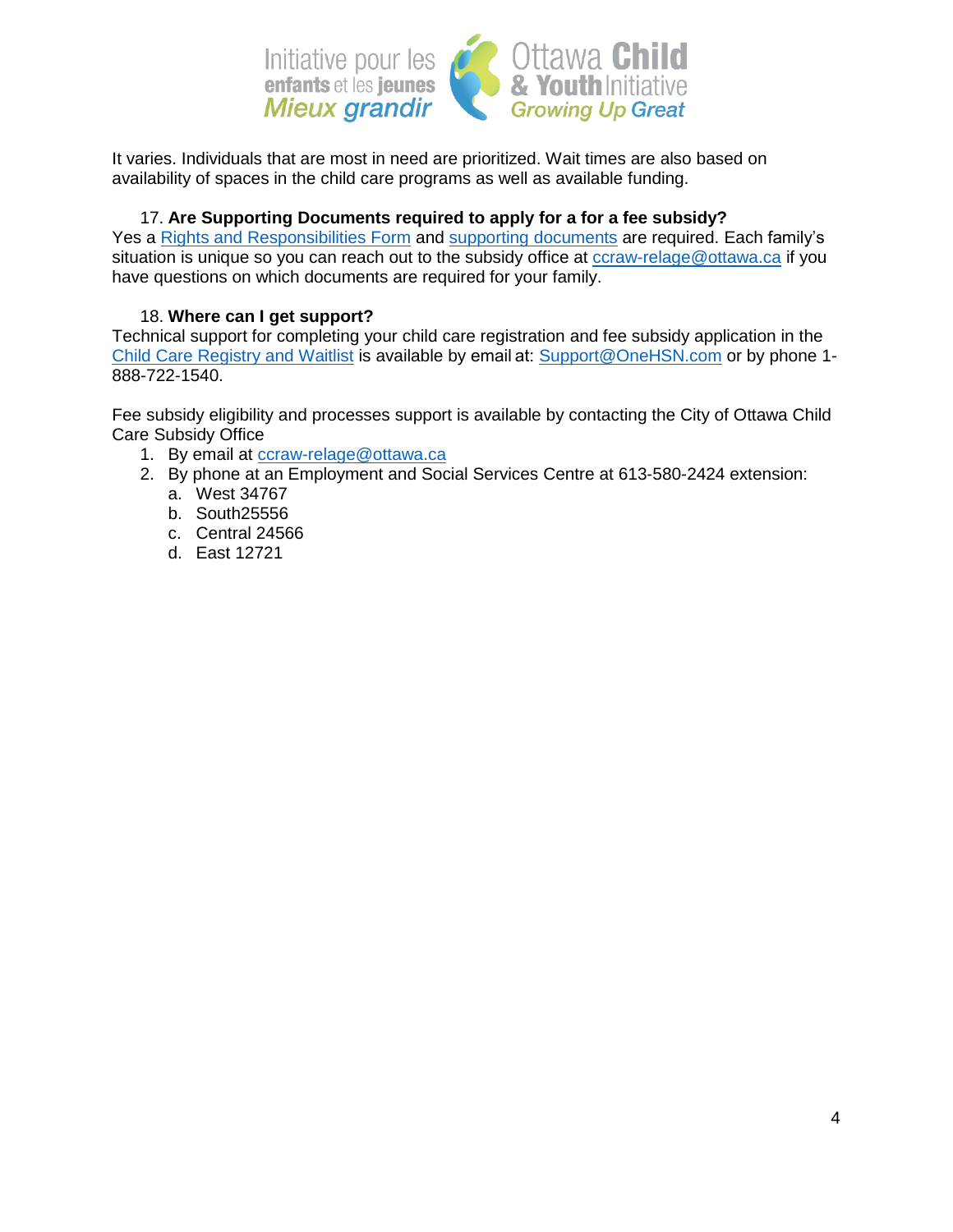

# <span id="page-4-0"></span>« Allez-y, demandez » : Inscription sur le Registre et liste d'attente des services de garde d'enfants de la Ville d'Ottawa

Avec Caroline Girard, City View Centre, et Hedi Gordon, Children's Village Publié pour la première fois le 9 mars 2022

sur la page Facebook intitulée « Être parent à Ottawa » de Santé publique Ottawa Ces informations ont été fournies par l'équipe du registre et liste d'attente de garde d'enfants (RELAGE) de la ville d'Ottawa

Ce document fournit des informations et des références supplémentaires pour ceux qui souhaitent en savoir plus après la session de la série Facebook « Allez-y, demandez » du 9 mars 2022.

Cliquez sur une question pour voir la réponse ci-dessous :

- 1. [Où dois-je inscrire mes enfants aux services de garde d'enfants?](#page-4-1)
- 2. [Quand puis-je m'inscrire aux services de garde d'enfants?](#page-4-2)
- 3. [Comment m'inscrire en ligne dans le Registre et la liste d'attente des services de garde](#page-5-0)  [d'enfants?](#page-5-0)
- 4. [Combien de programmes de garde d'enfants puis-je choisir dans le Registre et liste](#page-5-1)  [d'attente des services de garde d'enfants?](#page-5-1)
- 5. [Quelles sont mes options en matière de garde d'enfants?](#page-5-2)
- 6. [Comment saurai-je qu'une place en garderie est disponible?](#page-5-3)
- 7. [Que dois-je faire si je souhaite modifier ma date de début préférée?](#page-5-4)
- 8. [À qui puis-je m'adresser si je suis préoccupé par la transition de mon enfant vers un](#page-6-0)  [service de garde à temps plein?](#page-6-0)
- 9. [Que dois-je faire si l'on me propose une place dans un programme, mais que je ne suis](#page-6-1)  [pas encore prêt à envoyer mon enfant à une garderie?](#page-6-1)
- 10. [Où puis-je me procurer des renseignements et des ressources supplémentaires sur les](#page-6-2)  [options de garde d'enfants?](#page-6-2)
- 11. [Mon enfant a des besoins particuliers. Aura-t-il accès à des services de soutien?](#page-6-3)
- 12. [Où puis-je obtenir des informations sur la subvention pour la garde d'enfants?](#page-6-4)
- 13. [Comment puis-je demander une subvention pour la garde d'enfants?](#page-7-0)
- 14. [Quand puis-je demander une subvention pour la garde d'enfants?](#page-7-1)
- 15. [Serai-je admissible à une subvention pour la garde d'enfants?](#page-7-2)
- 16. [Combien de temps faut-il pour obtenir une subvention pour la garde d'enfants?](#page-7-3)
- 17. [Des documents justificatifs sont-ils nécessaires pour demander une subvention pour la](#page-7-4)  [garde d'enfants?](#page-7-4)
- 18. [Où puis-je obtenir de l'aide?](#page-7-5)

# Inscription sur le Registre et liste d'attente des services de garde d'enfants de la Ville d'Ottawa

<span id="page-4-1"></span>1. **Où dois-je inscrire mes enfants aux services de garde d'enfants?** Vous pouvez les inscrire en ligne dans le Registre et la liste [d'attente](https://onehsn.com/Ottawa/fr/ux_2_0) des services de garde [d'enfants](https://onehsn.com/Ottawa/fr/ux_2_0) (RELAGE).

<span id="page-4-2"></span>2. **Quand puis-je m'inscrire aux services de garde d'enfants?**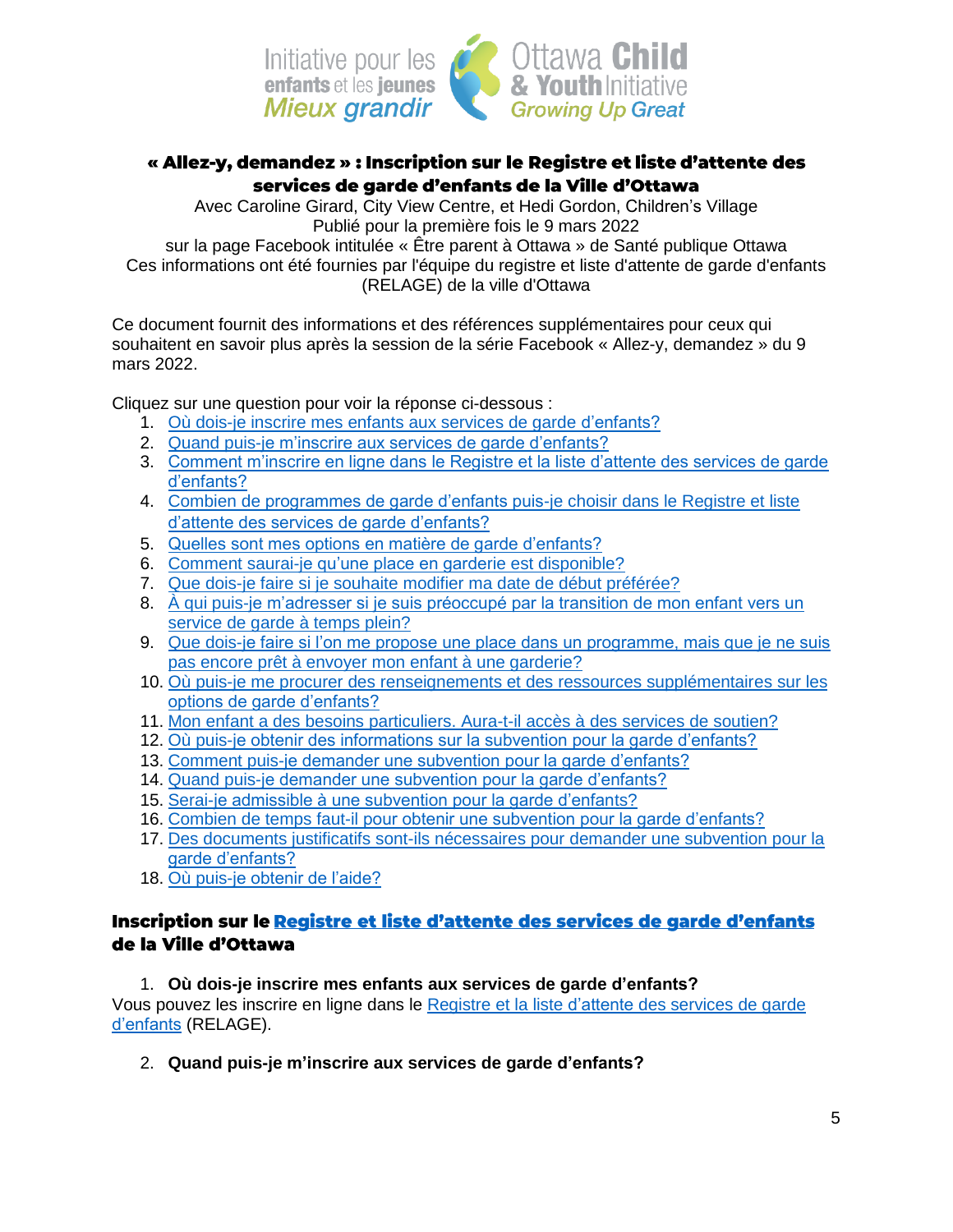

Il se peut que certains programmes de garde d'enfants n'aient pas de places disponibles au moment où vous en avez besoin. Donc, plus tôt vous vous inscrivez dans le [Registre](https://onehsn.com/Ottawa/fr/ux_2_0) et liste d'attente des services de garde [d'enfants,](https://onehsn.com/Ottawa/fr/ux_2_0) mieux c'est. Vous pouvez créer votre compte et faire vos choix de service de garde d'enfants dès que vous connaissez votre date de début préférée.

*Prenez note que si vous demandez une subvention pour la garde d'enfants, vous pouvez vous inscrire dans le* Registre et liste d'attente des services de garde [d'enfants](https://onehsn.com/Ottawa/fr/ux_2_0) *à tout moment, mais pour vous assurer que votre demande de subvention contient des documents à jour, vous devez téléverser les [documents](https://app06.ottawa.ca/online_services/forms/childcare/documentChecklist_fr.pdf) requis et le formulaire des droits et [responsabilités](https://app06.ottawa.ca/online_services/forms/childcare/rr_child_care_fee_subsidy_fr.pdf) dans les trois (3) mois précédant la date de début souhaitée.*

<span id="page-5-0"></span>3. **Comment m'inscrire en ligne dans le [Registre et la liste d'attente des services de](https://onehsn.com/Ottawa/fr/ux_2_0)  [garde d'enfants?](https://onehsn.com/Ottawa/fr/ux_2_0)**

Pour vous inscrire, vous devez créer un compte, saisir vos coordonnées, ajouter le nom et la date de naissance de votre enfant et la date de début préférée, puis présenter une demande pour les programmes qui répondent à vos besoins. Des instructions détaillées sont publiées sur la page Faire une [demande](https://ottawa.ca/fr/famille-et-services-sociaux/services-lenfance/faire-une-demande-pour-un-service-de-garde-agree) pour un service de garde agréé du site Ottawa.ca.

<span id="page-5-1"></span>4. **Combien de programmes de garde d'enfants puis-je choisir dans le** [Registre](https://onehsn.com/Ottawa/fr/ux_2_0/Landing/Info) et liste d'attente des services de garde [d'enfants?](https://onehsn.com/Ottawa/fr/ux_2_0/Landing/Info)

Vous pouvez choisir jusqu'à neuf programmes en centre et cinq options de garde en milieu familial par enfant.

### 5. **Quelles sont mes options en matière de garde d'enfants?**

<span id="page-5-2"></span>Vous pouvez, au moyen du Registre et liste d'attente des services de garde [d'enfants,](https://onehsn.com/Ottawa/fr/ux_2_0) présenter une demande à des programmes agréés, comme les centres de services de garde d'enfants, les services de garde d'enfants en milieu familial, les prématernelles, ainsi que les programmes avant et après l'école. Vous pouvez vous renseigner auprès de votre conseil scolaire pour connaître les différentes étapes du processus d'inscription.

Pour en savoir plus sur les types de services de garde d'enfants offerts aux parents à Ottawa, consultez la page [Renseignements](https://ottawa.ca/fr/famille-et-services-sociaux/services-lenfance/renseignements-pour-parents) pour parents sur Ottawa.ca et la page Types de [services](https://www.ontario.ca/fr/page/types-de-services-de-garde-denfants) de garde [d'enfants](https://www.ontario.ca/fr/page/types-de-services-de-garde-denfants) sur le site du ministère de l'Éducation.

Si votre enfant a des besoins particuliers et qu'il bénéficierait de services d'aide pour pouvoir participer à un programme de garde d'enfants agréé, communiquez avec les [Services](https://www.afchildrensservices.ca/fr/soutien-et-services/services-dinclusion-pour-jeunes-enfants/) [d'inclusion](https://www.afchildrensservices.ca/fr/soutien-et-services/services-dinclusion-pour-jeunes-enfants/) pour jeunes enfants (SIJE)

## <span id="page-5-3"></span>6. **Comment saurai-je qu'une place en garderie est disponible?**

Un fournisseur de services de garde d'enfants communiquera avec vous directement lorsqu'il aura une place disponible et que vous êtes le prochain sur sa liste d'attente. À l'approche de votre date de début préférée, vous pouvez communiquer directement avec le fournisseur.

## 7. **Que dois-je faire si je souhaite modifier ma date de début préférée?**

<span id="page-5-4"></span>Vous pouvez vous connecter à votre compte dans le Registre et liste [d'attente](https://onehsn.com/Ottawa/fr/ux_2_0) des services de garde [d'enfants](https://onehsn.com/Ottawa/fr/ux_2_0) et modifier votre date de début préférée, de manière à refléter la date exacte à laquelle vous souhaitez que votre enfant commence à fréquenter le service de garde.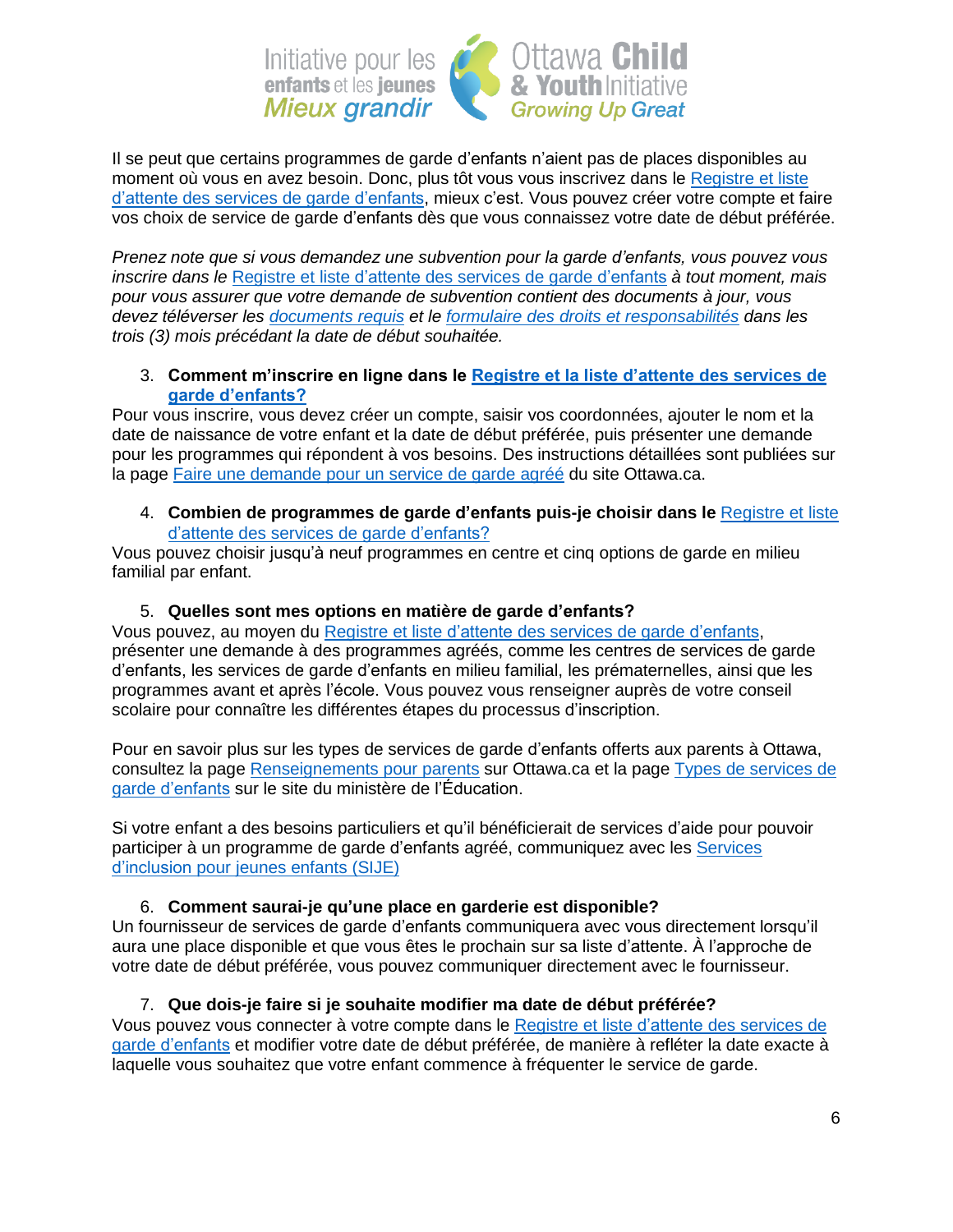

## <span id="page-6-0"></span>8. **À qui puis-je m'adresser si je suis préoccupé par la transition de mon enfant vers un service de garde à temps plein?**

La transition peut être négociée avec le fournisseur de services de garde d'enfants et peut se faire graduellement, passant de la garde à temps partiel à la garde à temps plein.

Vous pourriez faire un autre choix de garde d'enfants, comme une garde à temps partiel ou des programmes de prématernelle.

Vous pouvez aussi vous inscrire à un programme [ON](https://ottawa.ca/fr/famille-et-services-sociaux/services-lenfance/y-va) y va pour un groupe de jeu et des ressources pour les parents.

#### <span id="page-6-1"></span>9. **Que dois-je faire si l'on me propose une place dans un programme, mais que je ne suis pas encore prêt à envoyer mon enfant à une garderie?**

Vous pouvez accéder à votre compte dans le Registre et liste [d'attente](https://onehsn.com/Ottawa/fr/ux_2_0) des services de garde [d'enfants](https://onehsn.com/Ottawa/fr/ux_2_0) et modifier votre date de début préférée.

Vous pouvez communiquer avec les programmes de garde d'enfants que vous avez choisis dans le Registre et liste d'attente des services de garde [d'enfants](https://onehsn.com/Ottawa/fr/ux_2_0) et leur demander de reporter votre date de début.

### <span id="page-6-2"></span>10. **Où puis-je me procurer des renseignements et des ressources supplémentaires sur les options de garde d'enfants?**

Vous pouvez consulter la page [Renseignements](https://ottawa.ca/fr/famille-et-services-sociaux/services-lenfance/renseignements-pour-parents) pour parents sur Ottawa.ca pour obtenir des ressources et des renseignements sur les types de services de garde d'enfants et trouver celui qui convient le mieux à votre famille.

Vous pouvez communiquer avec les programmes de garde d'enfants que vous avez choisis dans le Registre et liste d'attente des services de garde [d'enfants](https://onehsn.com/Ottawa/fr/ux_2_0) pour obtenir des renseignements précis sur leurs programmes de garde d'enfants ou consulter leur « profil » dans le RELAGE.

Vous pourriez consulter la page Types de services de garde [d'enfants](https://www.ontario.ca/fr/page/types-de-services-de-garde-denfants) sur le site Web du ministère de l'Éducation pour vous renseigner sur les options de garde d'enfants. *(Veuillez noter que les programmes de loisirs et de garde d'enfants en milieu familial non agréés ne sont pas accessibles dans le Registre et liste d'attente des services de garde [d'enfants.](https://onehsn.com/Ottawa/fr/ux_2_0))*

## *Autres ressources :*

Les programmes [On](https://ottawa.ca/fr/famille-et-services-sociaux/services-lenfance/y-va) y va offrent des groupes de jeu et des ressources pour les familles.

<span id="page-6-3"></span>11. **Mon enfant a des besoins particuliers. Aura-t-il accès à des services de soutien?** Les Services [d'inclusion](https://www.afchildrensservices.ca/fr/soutien-et-services/services-dinclusion-pour-jeunes-enfants/) pour jeunes enfants (SIJE) offrent une gamme de services de soutien pour faciliter l'inclusion des enfants ayant des besoins particuliers.

# J'ai besoin d'une aide pour régler les frais de garde d'enfants

<span id="page-6-4"></span>12. **Où puis-je obtenir des informations sur la subvention pour la garde d'enfants?**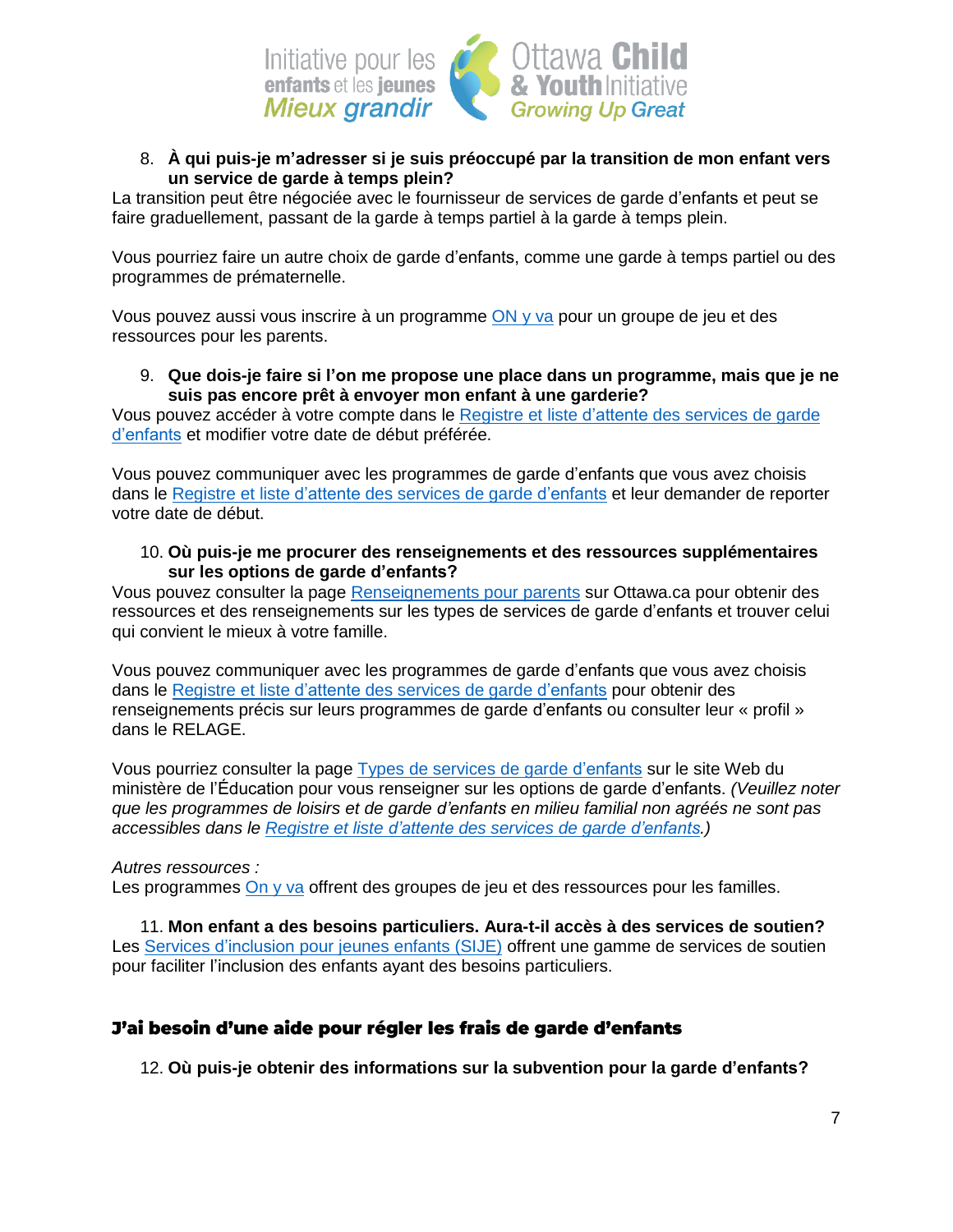

Des informations à ce sujet sont accessibles sur la page suivante : [Aide financière pour vos](https://ottawa.ca/fr/famille-et-services-sociaux/services-lenfance/aide-financiere-pour-vos-frais-de-garde)  [frais de garde.](https://ottawa.ca/fr/famille-et-services-sociaux/services-lenfance/aide-financiere-pour-vos-frais-de-garde) Il peut être utile de consulter ces informations avant de faire une demande de subvention pour la garde d'enfants.

<span id="page-7-0"></span>13. **Comment puis-je demander une subvention pour la garde d'enfants?** Inscrivez vos enfants dans le Registre et liste d'attente des services de garde [d'enfants](https://onehsn.com/Ottawa/fr/ux_2_0) et cliquez sur l'option « **Subvention (j'ai besoin d'aide pour payer mes frais de garde)** ». Une demande dûment remplie doit comprendre les [documents](https://app06.ottawa.ca/online_services/forms/childcare/documentChecklist_fr.pdf) requis et le [formulaire](https://app06.ottawa.ca/online_services/forms/childcare/rr_child_care_fee_subsidy_fr.pdf) des droits et [responsabilités.](https://app06.ottawa.ca/online_services/forms/childcare/rr_child_care_fee_subsidy_fr.pdf) Vous avez aussi accès à un aide-mémoire comprenant des [instructions](https://can01.safelinks.protection.outlook.com/?url=https%3A%2F%2Fonehsn.com%2Femailassets%2FOttawa%2FAide%25C3%25A0l%27emploipourlesSubventions.pdf&data=04%7C01%7CGinette.Perron%40ottawa.ca%7C39d6214d57394b32787c08d9f198098c%7Cdfcc033ddf874c6ea1b88eaa73f1b72e%7C0%7C0%7C637806458901699300%7CUnknown%7CTWFpbGZsb3d8eyJWIjoiMC4wLjAwMDAiLCJQIjoiV2luMzIiLCJBTiI6Ik1haWwiLCJXVCI6Mn0%3D%7C3000&sdata=a5BM6FwRTAAopMqIqVkw5MyP%2FRWpNOVLosAOkE2XduQ%3D&reserved=0) étape par [étape](https://can01.safelinks.protection.outlook.com/?url=https%3A%2F%2Fonehsn.com%2Femailassets%2FOttawa%2FAide%25C3%25A0l%27emploipourlesSubventions.pdf&data=04%7C01%7CGinette.Perron%40ottawa.ca%7C39d6214d57394b32787c08d9f198098c%7Cdfcc033ddf874c6ea1b88eaa73f1b72e%7C0%7C0%7C637806458901699300%7CUnknown%7CTWFpbGZsb3d8eyJWIjoiMC4wLjAwMDAiLCJQIjoiV2luMzIiLCJBTiI6Ik1haWwiLCJXVCI6Mn0%3D%7C3000&sdata=a5BM6FwRTAAopMqIqVkw5MyP%2FRWpNOVLosAOkE2XduQ%3D&reserved=0) pour vous aider à remplir votre demande de subvention.

<span id="page-7-1"></span>14. **Quand puis-je demander une subvention pour la garde d'enfants?** Vous pouvez vous inscrire dans le Registre et liste d'attente des services de garde [d'enfants](https://onehsn.com/Ottawa/fr/ux_2_0) à tout moment, mais pour vous assurer que votre demande de subvention contient des informations à jour, vous devez téléverser les [documents](https://app06.ottawa.ca/online_services/forms/childcare/documentChecklist_fr.pdf) requis et le [formulaire](https://app06.ottawa.ca/online_services/forms/childcare/rr_child_care_fee_subsidy_fr.pdf) des droits et [responsabilités](https://app06.ottawa.ca/online_services/forms/childcare/rr_child_care_fee_subsidy_fr.pdf) dans les trois (3) mois précédant la date de début souhaitée.

<span id="page-7-2"></span>15. **Serai-je admissible à une subvention pour la garde d'enfants?** Le bureau des subventions détermine l'admissibilité en étudiant la demande dûment remplie. Toutefois, vous pouvez consulter des informations générales sur l'admissibilité à la subvention pour garde d'enfants et essayer le calculateur de contribution aux frais de garde sur la page Aide [financière](https://ottawa.ca/fr/famille-et-services-sociaux/services-lenfance/aide-financiere-pour-vos-frais-de-garde) pour vos frais de garde du site Ottawa.ca. **Mise en garde :** L'information sur cette page ne traite pas de tous les scénarios possibles. Si vous pensez être admissible à la subvention, faites une demande et le Bureau des subventions déterminera votre admissibilité.

<span id="page-7-3"></span>16. **Combien de temps faut-il pour obtenir une subvention pour la garde d'enfants?** Il ne s'agit pas d'un délai uniforme pour tout le monde. Les personnes qui en ont le plus besoin ont la priorité. Le délai dépend aussi de la disponibilité des places dans les programmes de garde d'enfants ainsi que de la disponibilité des fonds.

### <span id="page-7-4"></span>17. **Des documents justificatifs sont-ils nécessaires pour demander une subvention pour la garde d'enfants?**

Oui. Un [formulaire des droits et responsabilités](https://app06.ottawa.ca/online_services/forms/childcare/rr_child_care_fee_subsidy_fr.pdf) et les [documents justificatifs](https://app06.ottawa.ca/online_services/forms/childcare/documentChecklist_fr.pdf) sont requis. La situation de chaque famille étant unique, vous pouvez contacter le Bureau des subventions à [ccraw-relage@ottawa.ca](mailto:ccraw-relage@ottawa.ca) si vous avez des questions sur les documents exigés de votre famille.

## 18. **Où puis-je obtenir de l'aide?**

<span id="page-7-5"></span>Vous pouvez obtenir une aide technique pour effectuer l'inscription et remplir votre demande de subvention pour la garde d'enfants dans le Registre et liste [d'attente](https://onehsn.com/Ottawa/fr/ux_2_0) des services de garde [d'enfants](https://onehsn.com/Ottawa/fr/ux_2_0) en envoyant un courriel à Support@OneHSN.com ou en appelant au 1 888 722-1540.

Pour obtenir de l'aide concernant l'admissibilité à la subvention pour la garde d'enfants et les démarches à suivre, communiquez avec le Bureau des subventions pour la garde d'enfants de la Ville d'Ottawa.

- 1. Par courriel à [ccraw-relage@ottawa.ca](mailto:ccraw-relage@ottawa.ca)
- 2. Par téléphone en appelant un Centre de services sociaux et d'emploi, au 613 580-2424, poste :
	- a. Ouest : 34767